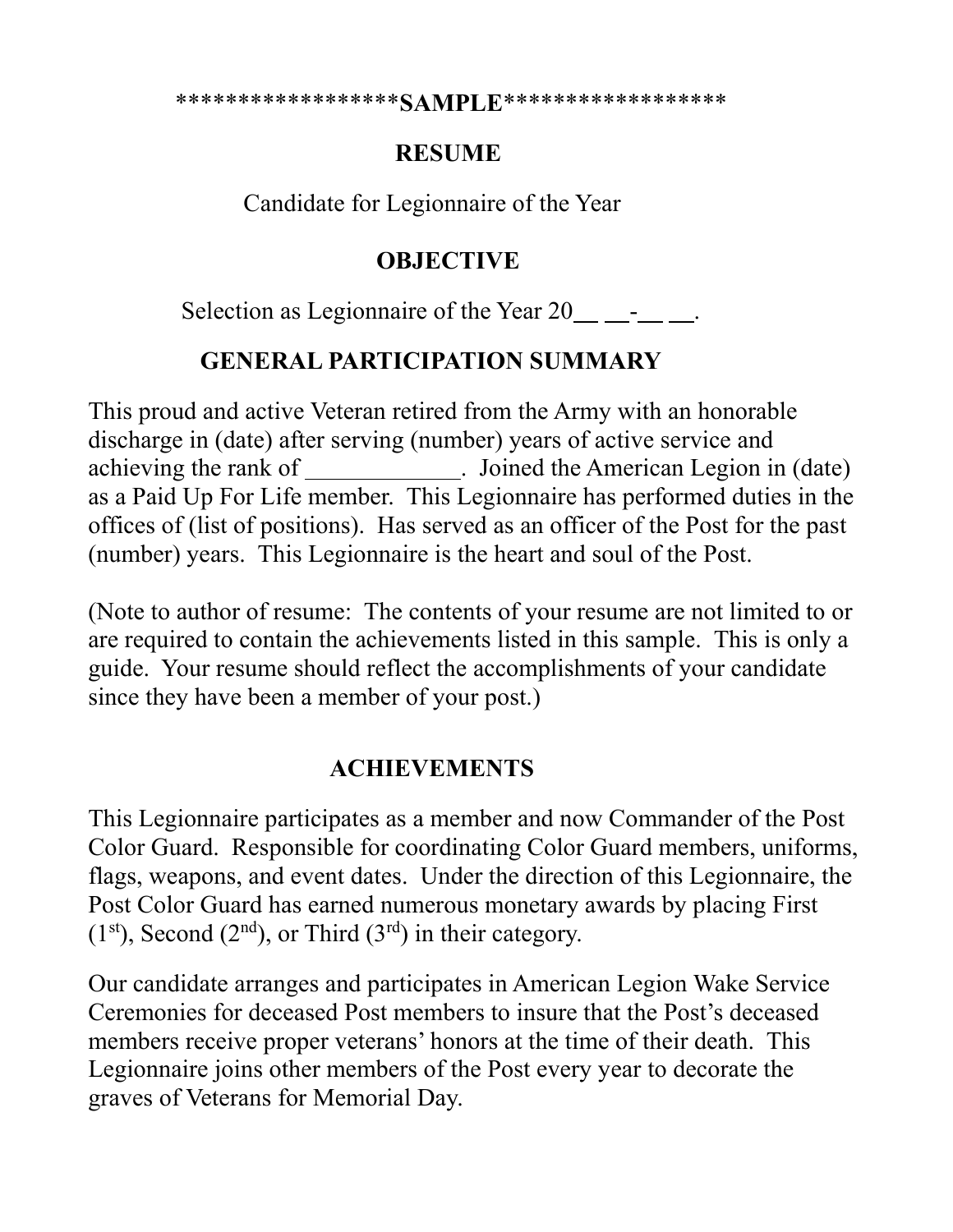This Veteran serves as Post Delegate to represent the interests of the Post at county meetings, county conventions, district conventions, and department conventions. Upon returning from these functions, this Legionnaire advises the Post of important information presented at these Legion gatherings. This Legionnaire is instrumental in ensuring that Post members are well informed regarding American Legion activities.

This concerned candidate assists in the planning of all Post fundraisers and actively participates in all Post fundraisers. This has allowed the Post to continue support of children and youth programs as well as veteran assistance organizations. Without the assistance of this member, our Post fundraisers would not achieve the success that they do.

This Legionnaire is an active member of the Post Scholarship Committee. The Post Scholarship provides scholarships to Army Veterans studying in the health care field. This Legionnaire reviews all applications for the scholarship and provides valuable input into the selection of veterans for the scholarship. Through the efforts of this Legionnaire, the Post has awarded thousands of dollars in scholarship funds to veterans.

Our candidate diligently works to continue the benefits of the American Legion Family to youth through offering summer residential programs conducted at university campuses that provide training and personal experiences in the operation of democratic government. This veteran manages and coordinates the interview process of prospective delegates to these government training programs. Then assists in selecting the delegates the Post sponsors annually to these programs, insuring enlightened voters for the future.

Member of the board of Directors for a regional Veterans' Housing Coalition. Serves as their Secretary and participates in their fundraising endeavors. Upcoming plans include a new building for veteran housing in the local area.

This well rounded candidate is active in their local church. Has served as the President of their Board of Trustees. Has donated time and personal professional trade expertise toward building maintenance.